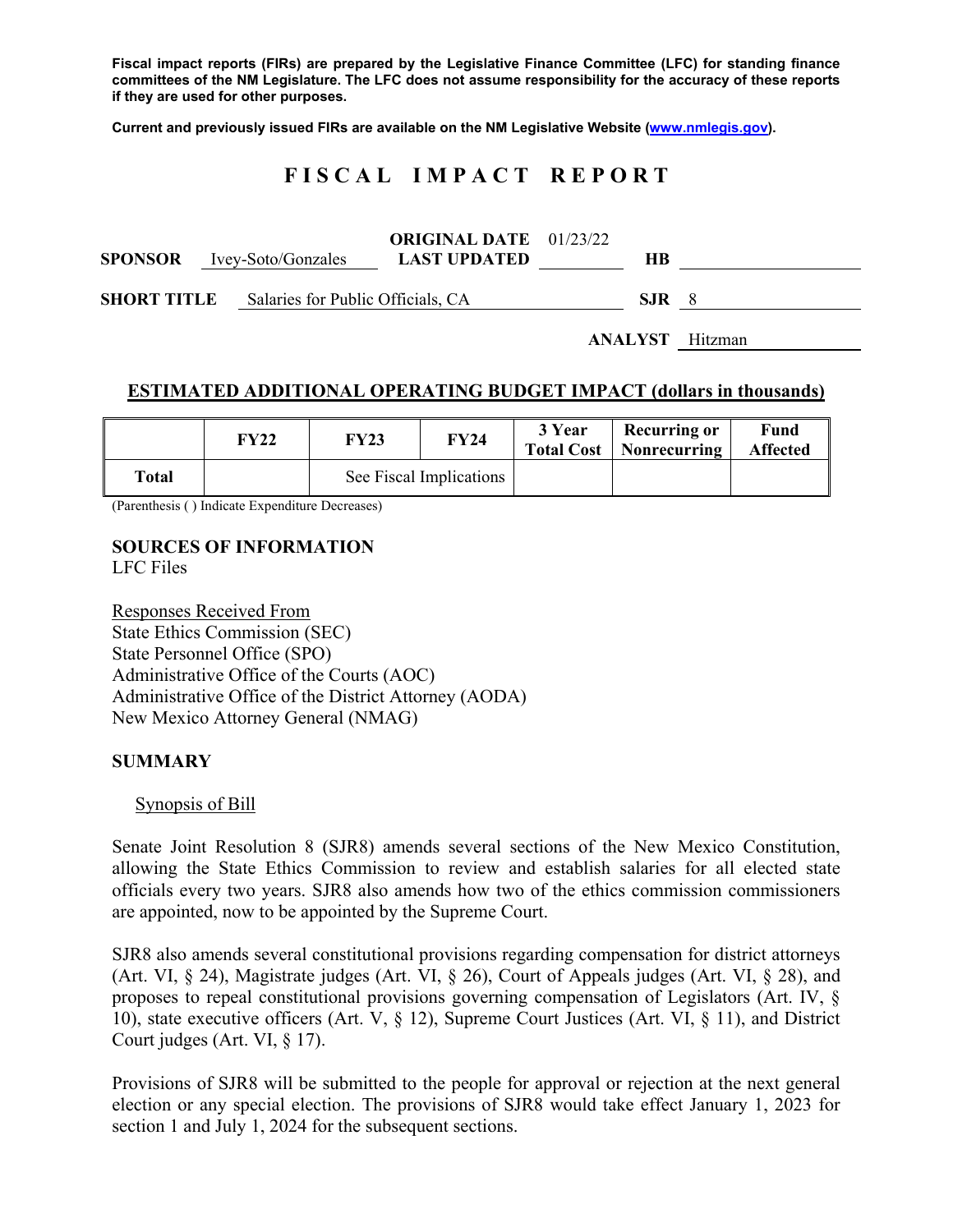### **Senate Joint Resolution 8 – Page 2**

# **FISCAL IMPLICATIONS**

SJR8 tasks the State Ethics Commission with creating salaries for legislators, which would be a new cost to the state. SPO estimates these salaries, paying an average salary of \$20 thousand per year to New Mexico's 112 legislators, would cost the state approximately \$2.2 million. The bill may also result in increased salaries for other officials, further increasing the overall cost for implementation.

The bill does not contain an appropriation but may have additional fiscal impacts related to administrative support at the commission. For instance, SEC notes that there will be more than 330 elected state officers in the state across 13 different positions, for which SEC must review and set salaries. To do this, SEC estimates the need for two additional FTE—a director of compensation and a staff member to provide research and support. Salary costs for these two positions are estimated at \$235 thousand per year.

In addition, the SEC could require increased operational funding for rule-making costs and other operating expenses related to publishing and reviewing salary tables, estimated at \$20 thousand in the first year and \$15 thousand in subsequent years. Therefore, it is assumed that, although the bill does not contain an appropriation, there will likely be a recurring expense to the general fund to implement SJR8.

Under Section 1-16-4 NMSA 1978 and the New Mexico Constitution, SoS is required to print samples of the text of each constitutional amendment, in both Spanish and English, in an amount equal to 10 percent of the registered voters in the state. The SoS is also required to publish them once a week for four weeks preceding the election in newspapers in every county in the state. The estimated cost per constitutional amendment is \$125 thousand-\$150 thousand depending upon the size and number of ballots and if additional ballot stations are needed.

# **SIGNIFICANT ISSUES**

If the Legislature enacts SJR8 and the people approve of the corresponding constitutional amendments, the Legislature would need to make several amendments to statutes addressing elective state officer compensation. Further, the existing judicial compensation commission ("JCC") is administratively attached to the Administrative Office of the Courts and provides findings and recommendations related to salaries of judges and justices. As noted by AOC, "SJR8 conflicts with the statute governing the JCC, and does not repeal Section 34-1-10 NMSA 1978 or amend it to submit its recommendations to the State Ethics Commission." If SJR8 is enacted, section 34-1-10(G) would also require amendment to at least include SEC as a recipient of the JCC's findings and recommendations to help determine new salaries for those officials.

SJR8 would require the SEC to set salaries for elected positions such as the governor and legislators, some of which are in charge of appointing SEC Commissioners. Currently, the seven Commissioners are appointed by the governor, the minority floor leader of the senate, the speaker of the House of Representatives, the minority floor leader of the House of Representatives, the president pro tempore of the Senate, and the two remaining commissioners by the Supreme Court under SRJ8. SEC is also tasked with investigating and adjudicating complaints against state officers, for which the commission would also be setting salaries under SJR8.